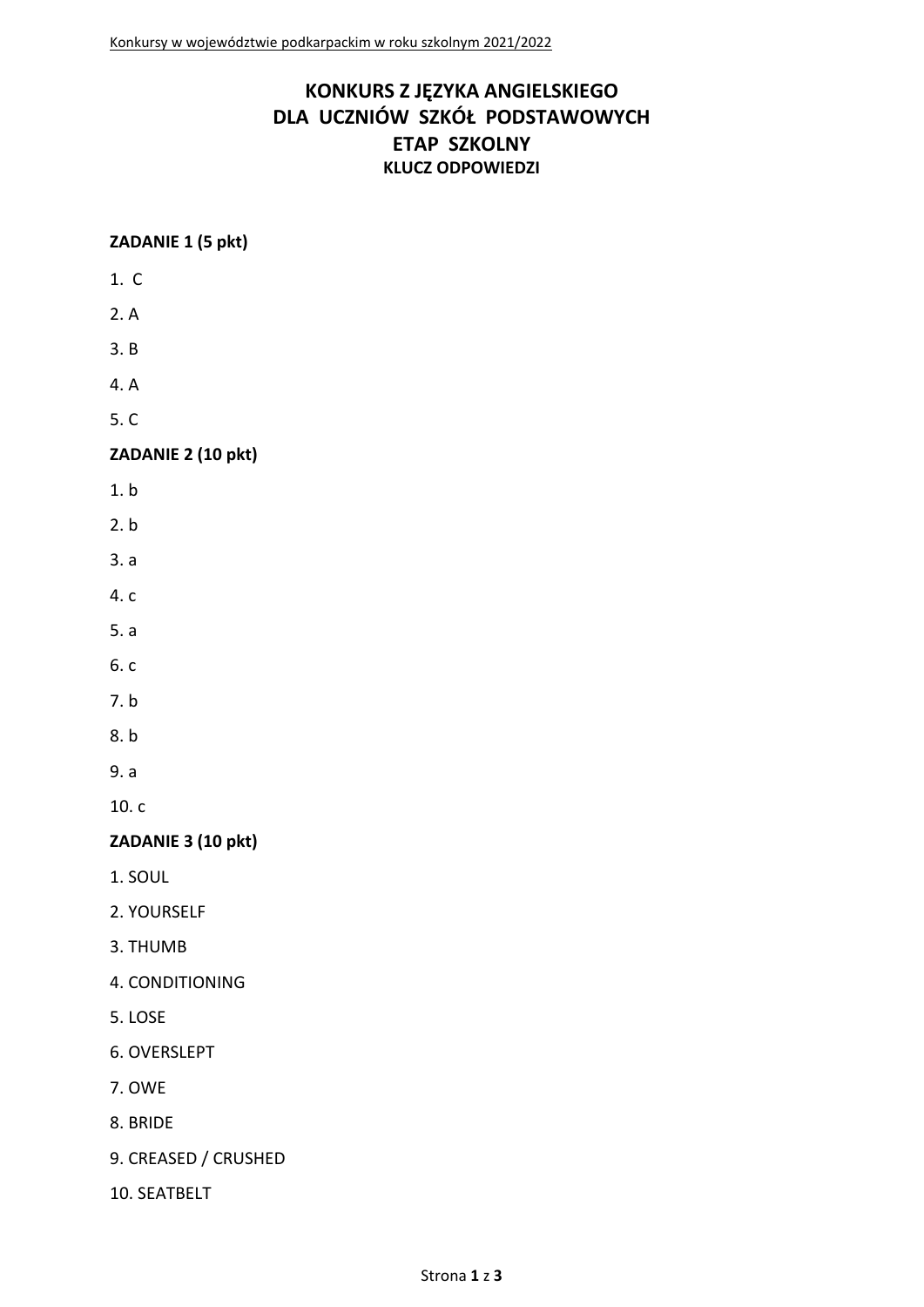### **ZADANIE 4 (10 pkt)**

- 1. enjoy
- 2. square
- 3. recipe
- 4. teach
- 5. cell
- 6. clip
- 7. employer
- 8. cheerful
- 9. hard
- 10. underpaid

#### **ZADANIE 5 (5 pkt)**

- 1. REFUSAL
- 2. INEXPERIENCED
- 3. MARRIAGE
- 4. UNUSUALLY
- 5. REWRITE

#### **ZADANIE 6 (5 pkt)**

- 1. I was lying
- 2. have been looking / searching for
- 3. Are you careful enough
- 4. Let's pretend to be / Let's pretend we are
- 5. won't / will not be able

## **ZADANIE 7 (10 pkt)**

- 1. at
- 2. such
- 3. more
- 4. the
- 5. one / some
- 6. aren't
- 7. least
- 8. spite
- 9. living / staying / working
- 10. with